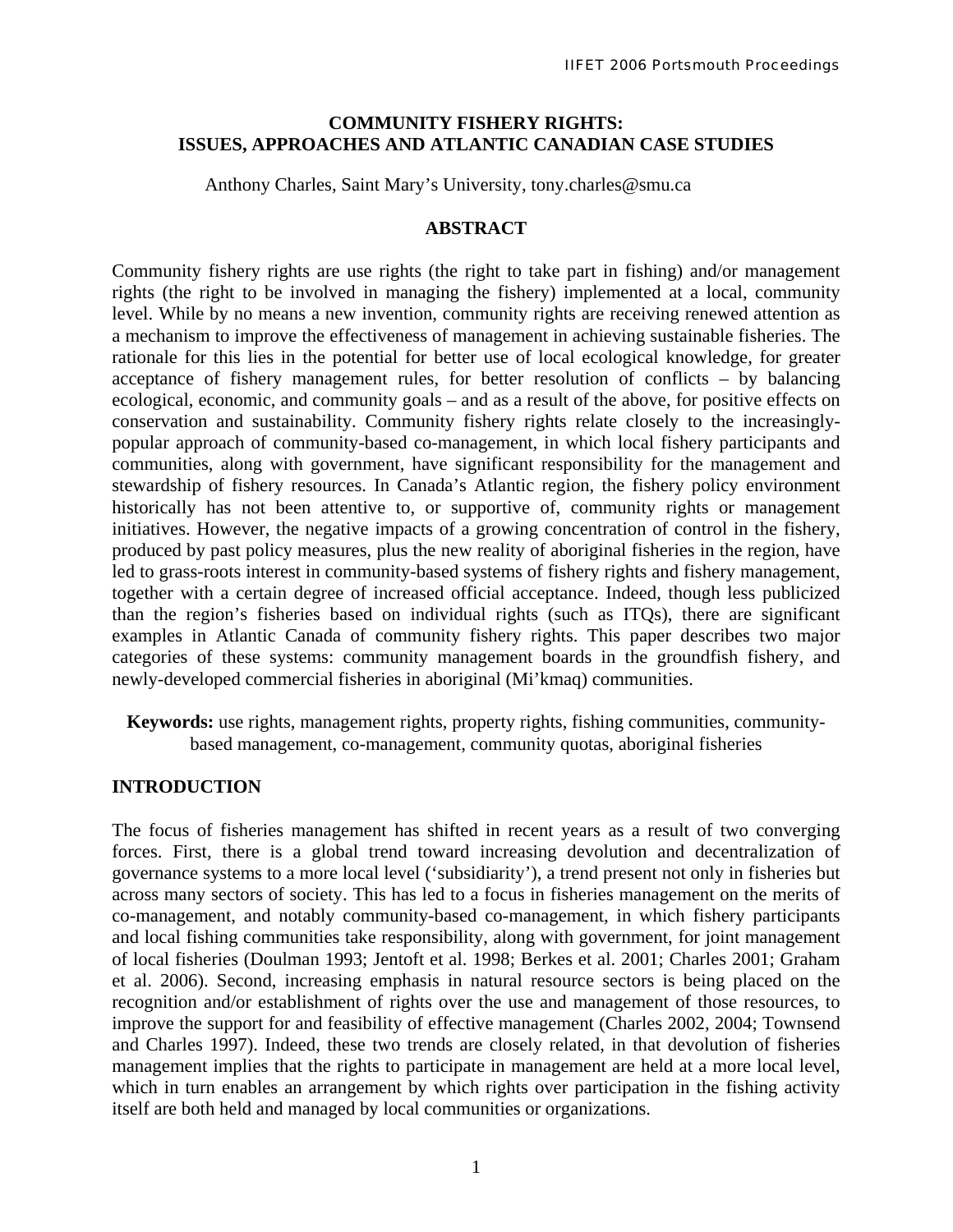### **COMMUNITY FISHERY RIGHTS**

At the intersection of these two areas of emphasis – community-based co-management and fishery rights – is the concept of *community fishery rights*. The fundamental idea behind such rights is that they are allocated, or are traditionally present, at a collective level, i.e. held by a community of people rather than by individuals, corporations or other entities. Arrangements of this sort have a long history in fisheries, with many examples demonstrating that under the right circumstances, systems of rights can be effectively implemented at a community (collective) level. However, this topic has been largely neglected in the fisheries economics literature, which has instead focused on individual fishing rights.

As alluded to above, in practice fishery rights arise in two major forms, namely use rights and management rights (Charles, 2001, 2002), which can be described as follows:

- On the one hand, communities may collectively hold *use rights*, reflecting their right to 'use' the fishery, i.e., to go fishing. These rights may take the form of access rights (e.g., TURFs, limited entry licenses), input rights (effort limits, e.g., number of lobster traps per fisher) or output rights (e.g., community quotas). Having communities holding use rights represents an alternative to having those rights held by individuals, sectoral groups, corporations or other entities. How the fishery is pursued within a context of community use rights depends on the situation – the community may choose to own the capital (vessels) as well as the rights, hire fishers to do the fishing and earn profits from the fishery, or it may simply set the rules under which the fishers agree to fish, covering management costs but leaving the profits to the individual fishers.
- On the other hand, *management rights* reflect who has the right to take part in management. A focus on such rights fits with the growing emphasis on sharing responsibility for management between government, stakeholders and communities, through co-management. Indeed, community-based co-management can be seen as a system in which fishing communities hold management rights, along with government and the fishing sector. This system – long-utilized in the context of coastal fisheries, in both developing and developed countries – contrasts with 'sector-based co-management' in which a given sector of the fishery (e.g., fishers using a certain gear type, or having a certain vessel size, or exploiting a certain species) jointly manages with government, but without community involvement. There is in fact a spectrum of possibilities in co-management, depending on the level of involvement of each of the major players – government, the fishing industry, and fishing communities. The governmental role can range from minimal, in the case of self-regulation, to total control, in the case of top-down management. At the same time, in community-based co-management systems, the degree of community involvement may vary with the 'level' of the management: for example, 'big' policy issues (e.g., what do we want the fishery to look like in the future?) may have more broad-based community involvement than would the specifics of deciding on hook or mesh size in a fishery.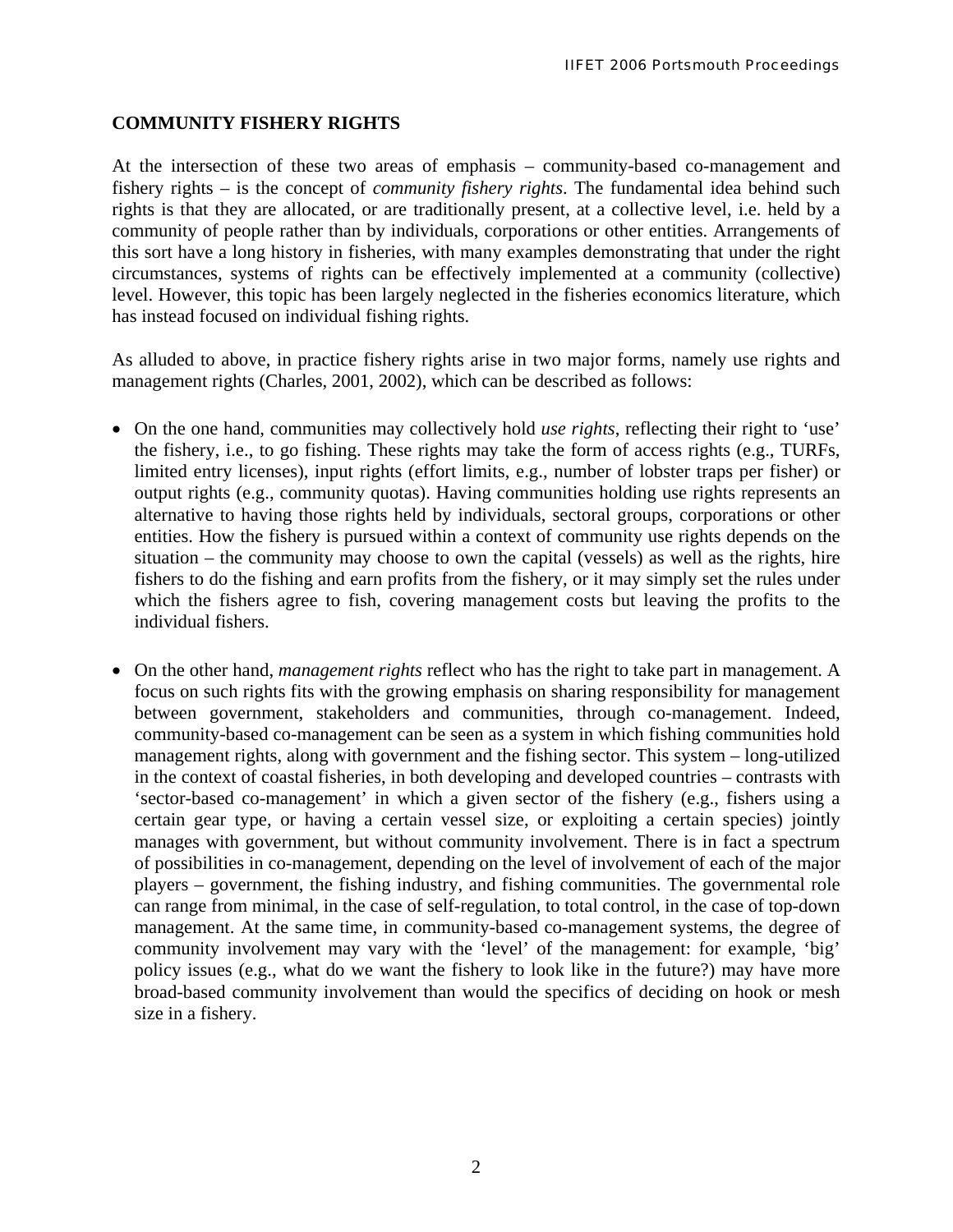# **RATIONALE FOR COMMUNITY FISHERY RIGHTS**

While fishery rights and co-management arrangements can involve a variety of different entities (fishery organization, co-operative, community development corporation, individual fisher), the option of community fishery rights is receiving increasing attention. But why discuss community fishery rights? What do such rights offer relative to individual rights (e.g., individual transferable quotas as a form of use rights) which are far more often addressed in the fisheries economics literature? The answer lies in part in an emerging body of experience indicating the potential for locally devolved rights – use and management rights, assigned locally – to assist in:

- improving the use of local ecological knowledge, which becomes a natural component of the process in situations where fishing, fishery management and knowledge accumulation are all occurring side by side;
- improving the acceptance of management rules, since co-management involves those rules being developed with the involvement of the fishing sector and the local community, with penalties for infractions often imposed locally, and community peer pressure adding to the incentives for compliance;
- helping resolve conflicts, through processes in which there is a locally-determined balance achieved among the multiple ecological, economic, and community well-being goals, and in which neighbours have an incentive to get along with one another;
- thereby producing positive effects on fishery conservation and sustainability, through a better knowledge base, better compliance and more harmonious functioning of the fishery.

In addition, depending on the objectives being pursued in the fishery, the impacts of community fishery rights can be superior to those of other approaches to allocating rights (individual, sectoral, corporate, etc.), as a result of the differing structure of the rights arrangements, as well as their philosophical nature and underlying value systems. In particular there may be relatively more positive impacts both on those involved in fishing and on fishery ecosystems (Copes and Charles, 2004) – for example:

- community fishery rights can provide mechanisms to ensure equity (and as importantly, the perception of equity) in the impacts of fishery management and policy measures on individuals (boat owners, fishers, crew, etc.) – particularly since fishery rights systems define who can and cannot take part in a fishery, or its management, creating potential for divisive conflict between 'winners' and 'losers' or 'insiders' and 'outsiders';
- community rights systems tend to involve efforts to minimize the impacts of management decisions on coastal communities, since those communities are involved in the decision making – likely leading to greater long-term stability, e.g., through less geographical concentration of the fishery to larger ports (a hazard with some management schemes);
- community fishery rights can produce locally-acceptable distribution of benefits and costs among fishery participants, taking into account both the distribution of initial benefits, and inter-temporal benefits;
- community fishery rights can have better 'indirect' economic impacts on sustainability; this may be through local adoption of a conservation ethic, greater flexibility of fishery management (through local adaptive management), avoidance of wasteful practices at sea (perhaps through peer pressure) and greater efficiency of enforcement (through improved compliance as noted above).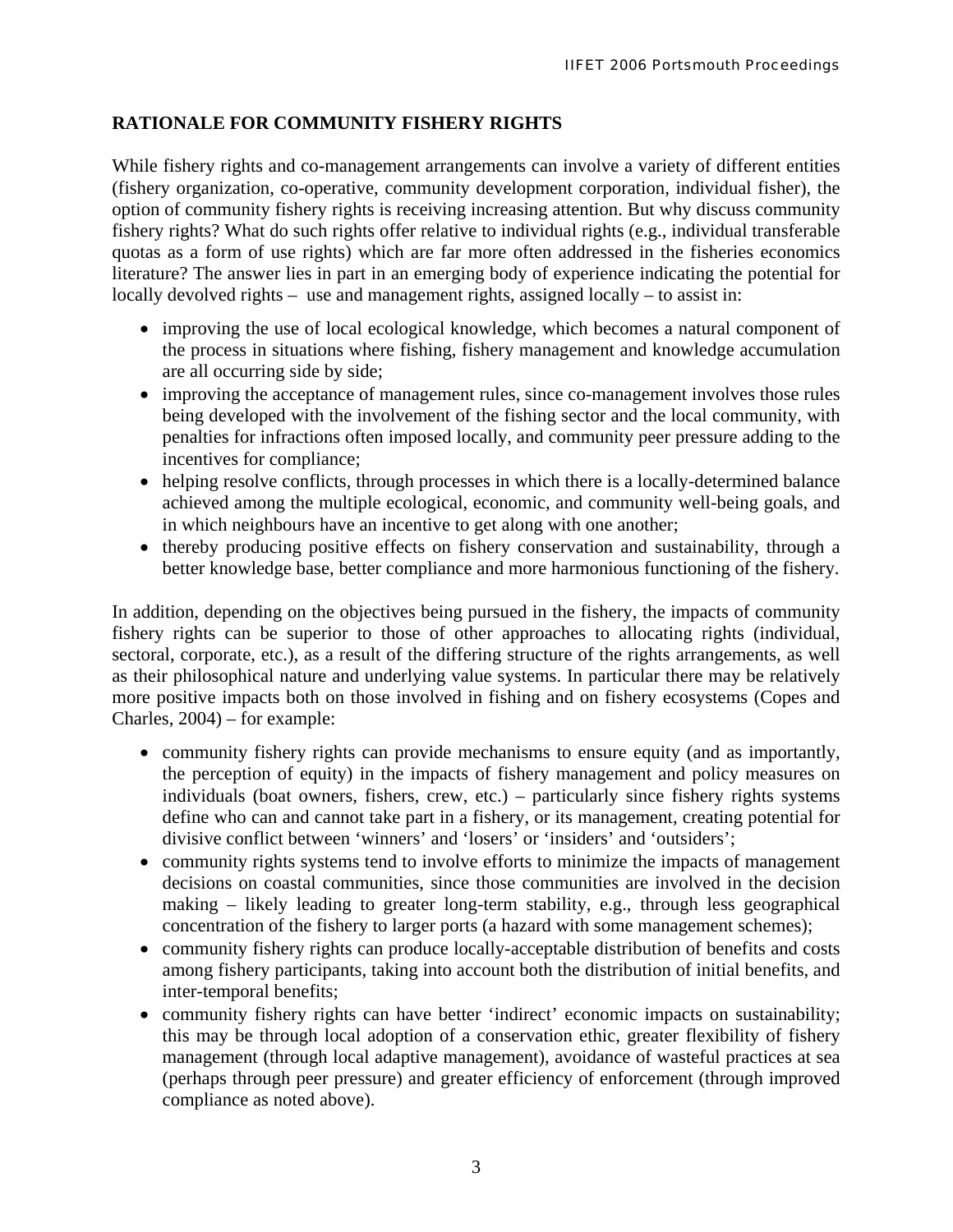# **COMMUNITY FISHERY RIGHTS IN CANADA'S ATLANTIC FISHERIES**

While fishing in Canada's Atlantic region has been historically, and in most cases still remains, structured around fishing communities, the policy environment, at least in recent decades, has not been particularly supportive of community fishery rights. However, there is expanding grassroots interest in community-based systems of fishery rights and management, and this in turn has been accompanied by a limited degree of increased official acceptance. This trend in local-level community desire to take on fishery rights can be traced to a number of factors, including (1) the negative impacts of growing concentration of control in Atlantic fisheries, (2) a lack of governmental enforcement of policies meant to ensure the fishery is pursued by independent owner-operators, and (3) a new reality of expanded aboriginal commercial fisheries (Wiber and Kennedy 2001; Charles et al. 2007).

The growing presence of community fishery rights suggests the need to re-balance the attention paid to the various forms of fishery rights. Certainly, the region's individual rights arrangements have received much more publicity and support, on the part of researchers as well as government officials. Examples include the Gulf of Maine scallop fishery, the corporate-held quotas known as 'enterprise allocations' in the offshore groundfish fishery, and the ITQ otter trawl fleet in the Scotia-Fundy inshore groundfish fishery (see, e.g., Apostle et al. (2002)).

On the other hand, despite many existing examples in Atlantic Canada of community fishery rights, these have received considerably less attention in general, and particularly in the fisheries literature. An exception to this has been documentation of the existence of informal community rights, notably in the form of local self-regulation within lobster fisheries (cf. Acheson 1975; Brownstein and Tremblay 1994). In recent years, more formal community rights systems have emerged. The following summarizes two major groups of such systems: (a) 'community management boards' in the groundfish fishery and (b) newly-developed fishery management in aboriginal communities. (See Charles et al. (2007), and sources therein, for further details.)

### **Community Management Boards**

In Atlantic Canada, fisheries management is divided into administrative regions, one of which is the Scotia-Fundy management region, covering the Scotian Shelf and Bay of Fundy areas of Nova Scotia and New Brunswick. The most numerous component of the groundfish fishery within the Scotia-Fundy region is the inshore fixed-gear (hook-and-line and gillnet) sector. In the mid-1990s, fishers in that sector saw the need for fundamental changes in their interaction with the Canadian Department of Fisheries and Oceans. This led to a series of protests and strategy meetings, which in turn produced several new innovations in the fishery management system.

Crucial among the changes was a shift in how the fixed-gear component of groundfish TACs is handled within the fishery's quota management system. Traditionally, subdivisions of each TAC were made by gear and vessel size, whereas the new 'community' arrangement is based on subdividing the groundfish TACs geographically, into *community quotas* to be utilized jointly by fishers within the specific area. Those fishers form a Community Management Board, one for each geographical area, which further divides the quota among gear sectors, and sets operational management plans for each sector, including the conditions by which their members must agree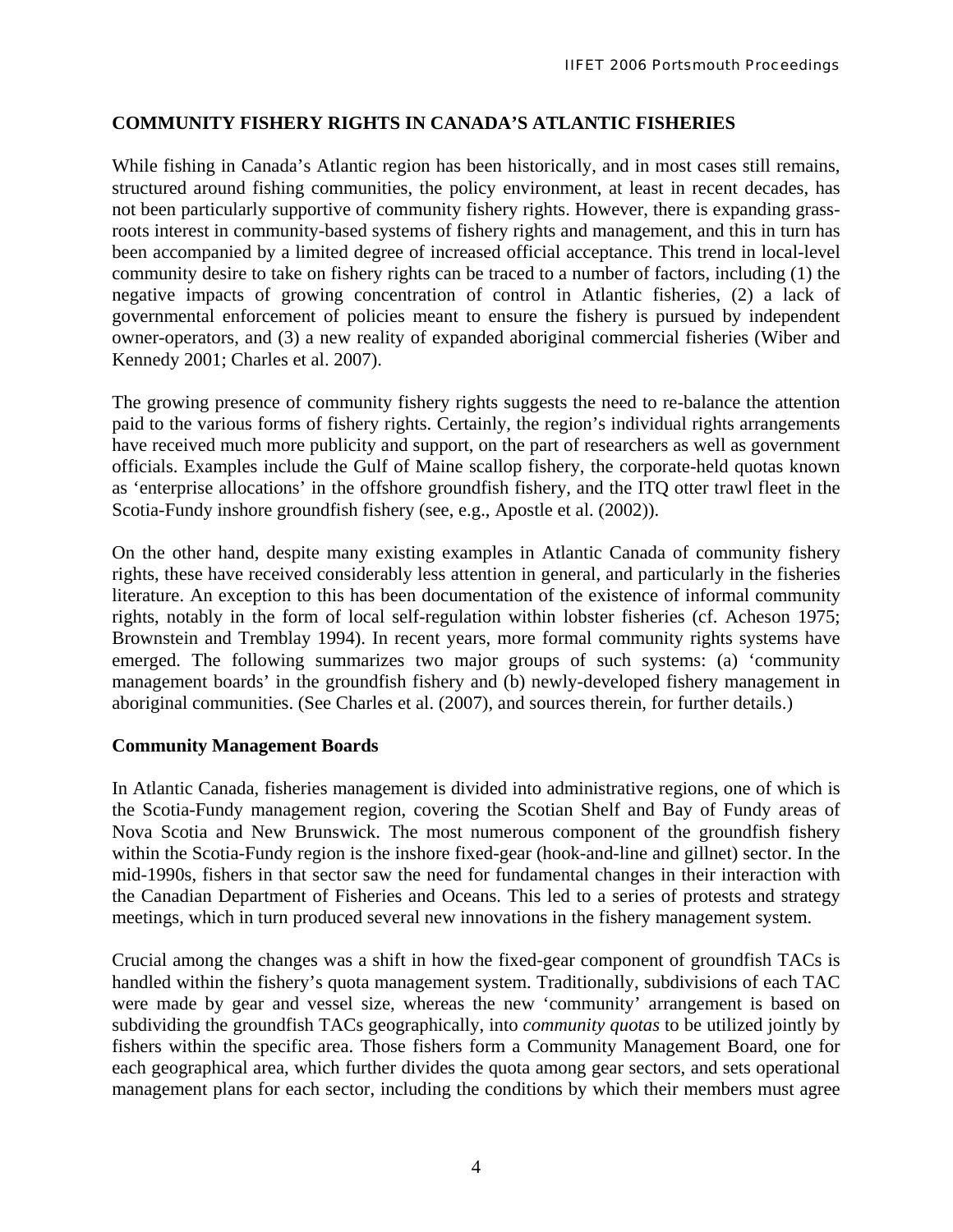to operate by within the fishing season. Each of the Boards also maintains its own Infractions Committee for local enforcement of the agreed-upon regulations. This community management system means essentially that significant management rights are assigned to the local level, through the Management Boards, which create and enforce management plans, and which are primarily made up of those holding use rights to the local fixed-gear fishery (and who choose to belong to a participating fisher association).

An example of such a groundfish Community Management Board is the Fundy Fixed Gear Council (FFGC), which has served the fixed gear fishermen on the Nova Scotia (eastern) side of the Bay of Fundy since the mid-1990s. The FFGC has been successful in sharing available quotas amongst its members, resolving allocation conflicts, maintaining livelihoods through an equitable allocation of fishing opportunities, and handling compliance through its own selfmanaged Infractions Committee. While the FFGC, like other community management boards, is predominantly comprised of fishers, its community-minded membership has instituted positions for community (non-fishery) members on the FFGC governing body.

### **Aboriginal (Mi'kmaq) Community Fisheries**

The longstanding tradition of fishing among the several thousand Mi'kmaq people in Canada's Atlantic region suffered a setback several decades ago when the federal government introduced limited entry licensing, a system that excluded most aboriginals. However, the decline in native participation in commercial fisheries changed in 1999 with the Supreme Court of Canada's socalled "Marshall Decision", which recognized the historic right of the Mi'kmaq to catch and sell fish commercially.

Importantly, the Marshall Decision recognized not the right of each aboriginal individual to fish, but rather a *communal* right held by each of the Mi'kmaq communities (which are known as First Nations). This is in keeping with the reality that community-based management is the traditional mechanism for resource-based decision making in aboriginal communities, reflecting broader communal decision making, as well as the aboriginal values that link humans and nature.

The Marshall Decision focused on recognition of use rights, and has led to a rapid expansion of fishing activity within many of the First Nations. Since the fisheries of the region were already fully-exploited, expansion of Mi'kmaq fishing was made possible through an expensive process in which the federal government bought licenses from non-natives, transferring them to the First Nations. While devolution of management rights to First Nations has been less apparent, there is certainly an interest in these communities in taking on management responsibilities, and as noted below, this has already occurred to some extent in terms of operational fishery management.

An example of the growth in aboriginal commercial fishing is that of the two Mi'kmaq First Nations – Lennox Island and Abegweit – located in the province of Prince Edward Island, in the Gulf of St. Lawrence. Notable in this community fishery development has been establishment of decision-making systems on which fisheries to enter (by acquiring new fish quota) and on the operational aspects of management (e.g., who in the community will be fishing as well as when, how, and with what sharing arrangements). The decision processes involve the full community (not only the fishers), both through the Band Council (the local government) as well as through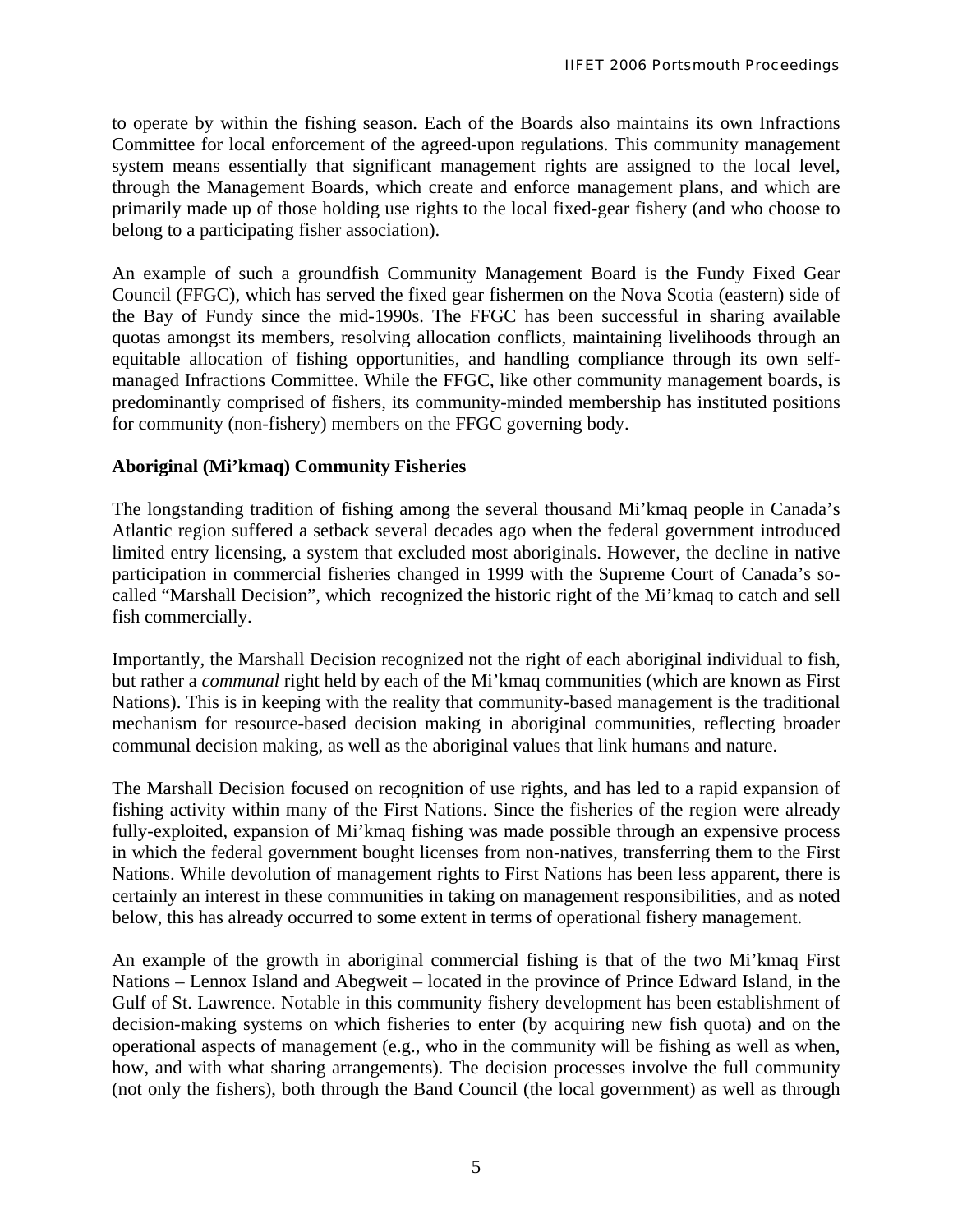community-wide meetings. Enforcement of the locally-set rules is done through traditional aboriginal community methods. Also notable is the effort to diversify economically, both in terms of acquiring fishing rights to a multiplicity of fisheries, and in terms of the communities using fishery income to enter other coastal economic activities, such as aquaculture and tourism.

# **CONCLUSION**

The concept of community fishery rights is not new, but it is receiving new-found interest, as the evidence of its benefits, and the shortcomings of alternatives such as top-down management and individual rights schemes, become apparent. Community fishery rights, by allocating use rights or management rights collectively, at a local, community level, have the potential to achieve a variety of fishery objectives, including improved compliance, better knowledge utilization and more efficient management. The examples discussed in this paper show that positive results can be obtained whether the focus is on community use rights (as with the Mi'kmaq community fisheries) or community management rights (as with the groundfish community management boards).

Of course, as with any rights system, there are challenges to be addressed in community rights arrangements, notably over how rights should be allocated initially, what should be the duration of the rights, and whether rights should be transferable. Indeed, problems may well arise over irreversibility (once allocated, it can be difficult to make changes in the assigned rights) and concentration (if transferable, rights tend to become concentrated). However, by ensuring that communities are making the major long-term decisions over their involvement in the fishery, there is more opportunity for careful planning so that decisions work toward a common good, as has been the case for the Atlantic Canadian community fishery examples discussed in this paper.

Finally, the growing interest in practical implementation of community fishery rights is creating an accompanying need to better understand those community systems that are already present, what makes such systems work, and under what conditions – since no rights arrangement will work under all circumstances. Much of the research that is needed on these topics might be best pursued in a participatory manner (Wiber et al. 2004), and, given the close connection of community rights with community-based co-management, the research will be able to build usefully on the existing co-management literature. There is much to explore on these topics already, and this is likely to evolve into an even richer field of study in the years ahead.

# **ACKNOWLEDGEMENTS**

I am grateful to my research colleagues Fikret Berkes, Arthur Bull, Parzival Copes, John Kearney, Chris Milley and Melanie Wiber for helpful discussions and collaborations that have shaped the ideas in this paper. I would like to thank as well all those in the Canadian Maritimes involved in the Turning the Tide community fisheries initiative and the Coastal CURA project. Financial support is gratefully acknowledged from the Social Science and Humanities Research Council of Canada, the Natural Sciences and Engineering Research Council of Canada (operating grant 6745), and the Pew Fellows Program in Marine Conservation.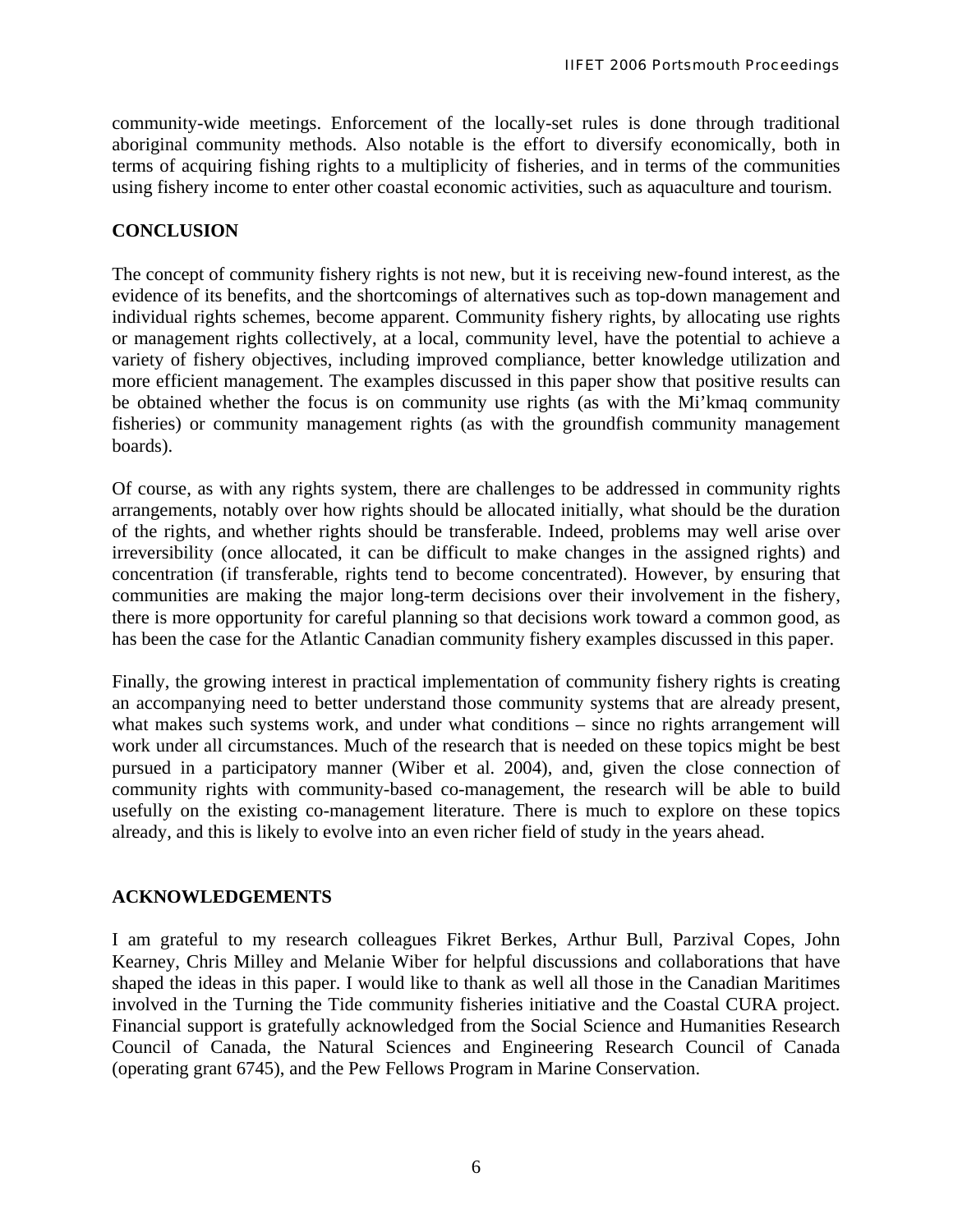#### **REFERENCES**

- Acheson, James. 1975. The lobster Fiefs: Economic and Ecological Effects of Territoriality in the Maine Lobster Fishery. *Human Ecology* 3:183-207.
- Apostle, Richard, Bonnie McCay and Knut M. Mikalsen. 2002. *Enclosing the Commons: Individual Transferable Quotas in the Nova Scotia Fishery*. Institute of Social and Economic Research, Memorial University of Newfoundland. St. John's, Newfoundland.
- Berkes, Fikret, Robin Mahon, Patrick McConney, Richard Pollnac, and Robert Pomeroy. 2001. *Managing Small-Scale Fisheries: Alternative Directions and Methods*. International Development Research Centre, Ottawa Canada (online: http://www.idrc.ca/booktique).
- Brownstein, Jeff, and John Tremblay. 1994. Traditional property rights and cooperative management in the Canadian lobster fishery. *The Lobster Newsletter* 7:5.
- Charles, Anthony. 2001. *Sustainable Fishery Systems*. Blackwell, Oxford UK.
- Charles, Anthony. 2002. Use Rights and Responsible Fisheries: Limiting Access and Harvesting through Rights-based Management. In: *A Fishery Manager's Guidebook. Management Measures and their Application* (Cochrane, K., editor) FAO Fisheries Technical Paper, No. 424, Food and Agriculture Organization, Rome Italy.
- Charles, Anthony. 2004. Rights-Based Fishery Management: A Focus on Use Rights. In: *Who Gets the Fish? Proceedings of the New England Workshop on Rights-Based Fisheries Management Approaches* (M.E. Petruny-Parker, K.M. Castro, M.L. Schwartz, L.G. Skrobe and B. Somers, editors) Rhode Island Sea Grant, Narragansett, R.I., USA.
- Charles, Anthony, Arthur Bull, John Kearney and Chris Milley. 2007 (to appear). Community-Based Fisheries in the Canadian Maritimes. In: *Fisheries Management: Progress towards Sustainability* (T. McClanahan and J.C. Castilla, editors). Blackwell, Oxford, UK.
- Copes, Parzival, and Anthony Charles. 2004. Socioeconomics of Individual Transferable Quotas and Community-Based Fishery Management, *Agricultural and Resource Economics Review* 33:171-181.
- Doulman, David. 1993. Community-based Fishery Management. *Marine Policy* 17:108–17.
- Graham, Jennifer, Anthony Charles and Arthur Bull. 2006. *Community Fisheries Management Handbook*. Gorsebrook Research Institute, Saint Mary's University, Halifax Canada.
- Jentoft, Svein, Bonnie McCay, and Douglas Wilson. 1998. Social Theory and Fisheries Comanagement. *Marine Policy* 22:423–36.